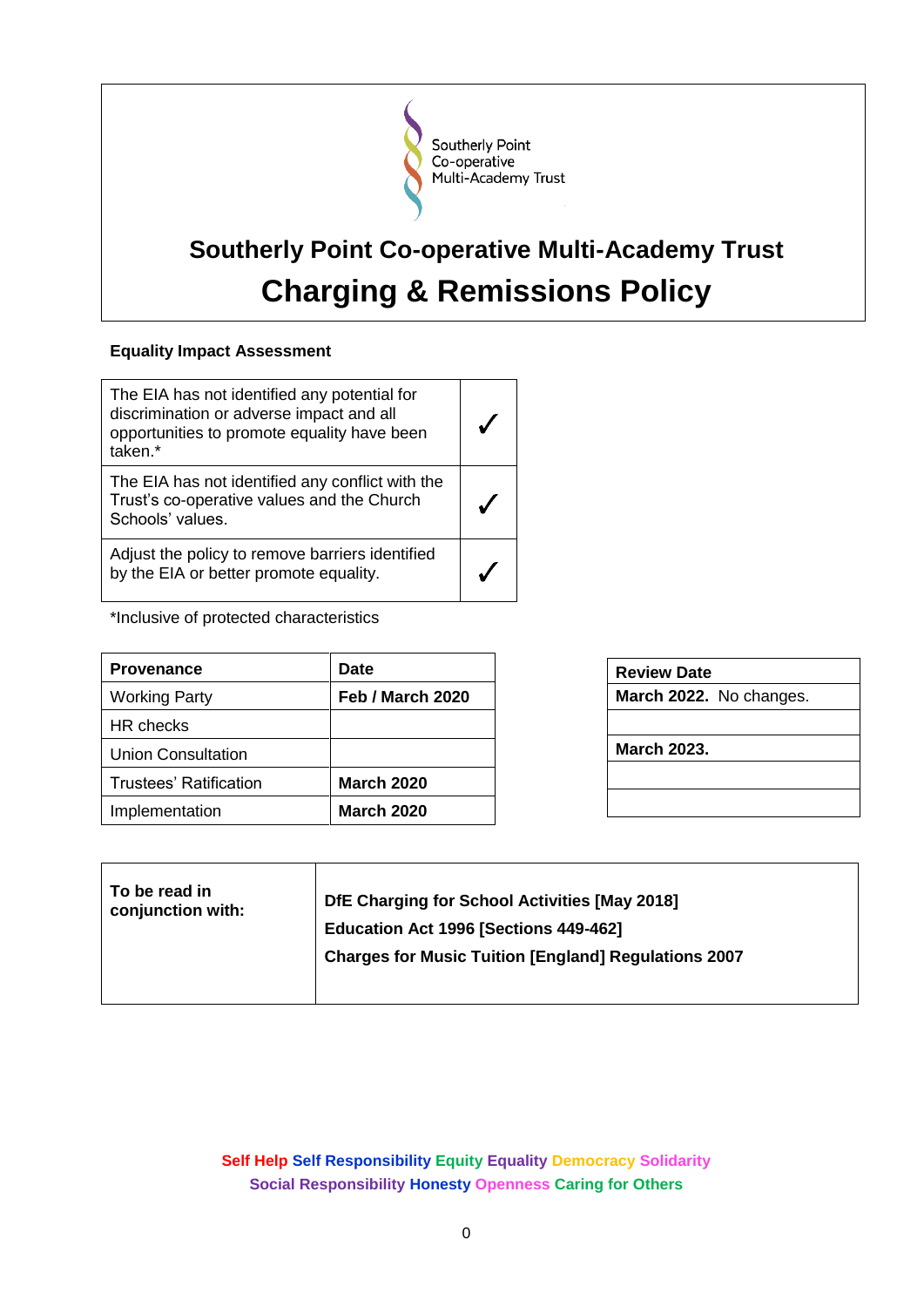# **Southerly Point Co-operative Multi-Academy Trust Charging & Remissions Policy**

# **1. Rationale**

Southerly Point Co-operative Multi-Academy Trust [Trust] aims to:

- Have robust, clear processes in place for charging and remissions.
- Clearly set out the types of activity that can be charged for and when charges will be made.

# **2. Legislation**

This policy is based on advice from the Department for Education [DfE] on charging for school activities and the Education Act 1996, sections 449-462, which sets out the law on charging for school activities in England. Trusts are required to comply with this Act through their Funding Agreements.

This policy complies with the Trust Funding Agreement and Articles of Association.

## **3. Definitions**

- **Charge:** a fee payable for specifically defined activities.
- **Remission:** the cancellation or reduction of a charge which would normally be payable.

## **4. Roles and Responsibilities**

# **4.1 The Trustees**

The Trustees have overall responsibility for approving the Charging and Remissions Policy but have delegated this responsibility to the Finance and Resources Committee.

## **4.2 The Executive Leader/Accounting Officer**

The Executive Leader/Accounting Officer has overall responsibility for monitoring the implementation of this policy but has delegated this responsibility to the CFO.

## **4.3 The CFO**

The CFO is responsible for monitoring the implementation of this policy and to review annually, the chargeable rates that the schools are required to apply. This review will take place during the spring term in time for the start of the new academic year the following September. The CFO will provide staff with appropriate training in relation to this policy and its implementation.

## **4.4 The Headteacher/SLT**

The Headteacher/SLT is responsible for ensuring staff are familiar with the Charging and Remissions Policy, and that it is applied consistently.

# **4.5 Staff**

Staff are responsible for:

- Implementing the Charging and Remissions Policy consistently
- Notifying the CFO and/or Central Finance Team of any specific circumstances which they are unsure about or where they are not certain if the policy applies.

## **4.6 Parents**

Parents are expected to notify staff or the Headteacher/SLT of any concerns or queries regarding the Charging and Remissions Policy.

## **5. Charging for Education**

## **5.1 The Trust/School will not charge parents for:**

- Admission applications.
- Education provided during school hours.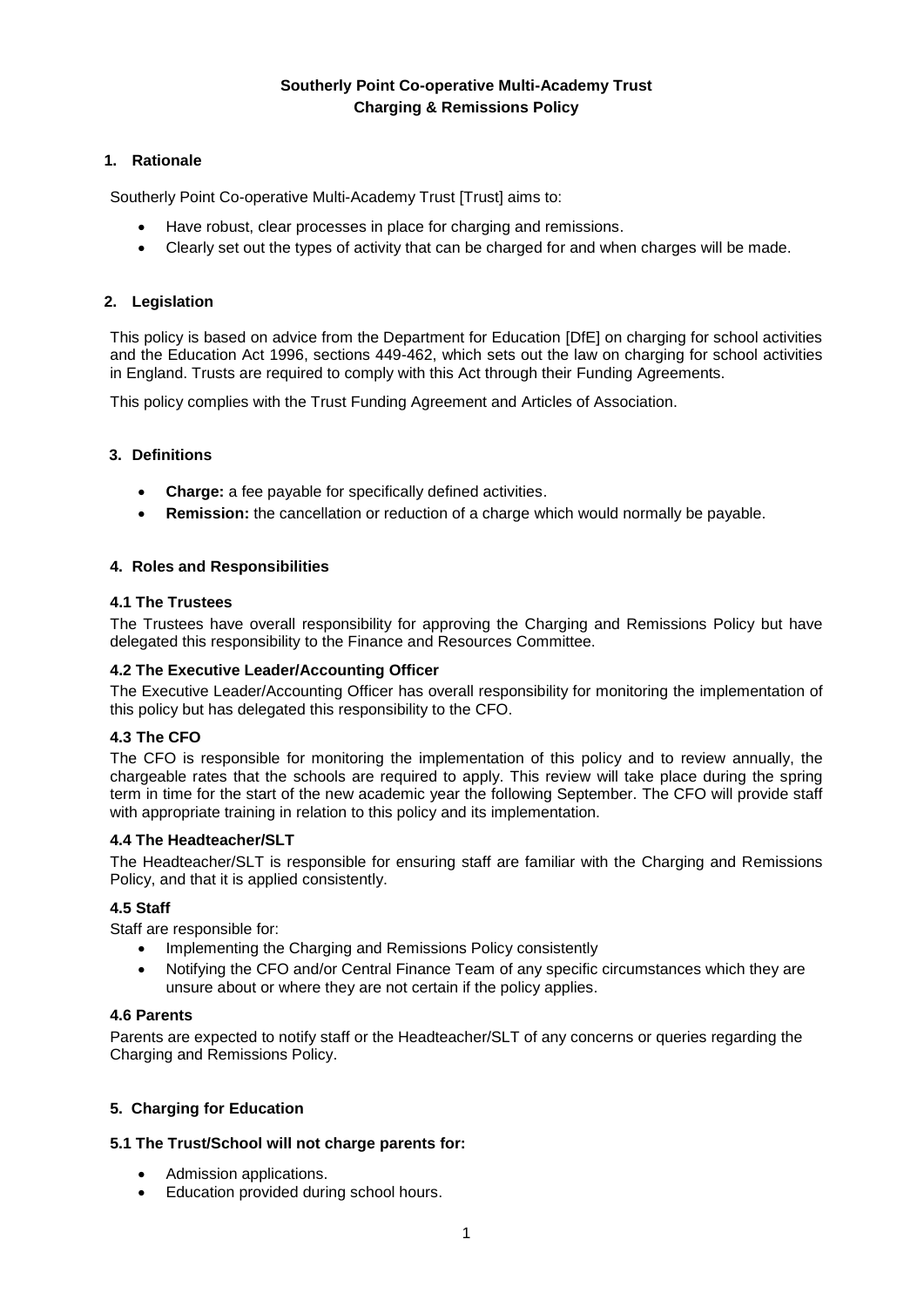- Education provided outside school hours if it is part of the national curriculum, part of a syllabus for a prescribed public examination that the pupil is being prepared for by the school, or part of religious education.
- Instrumental or vocal tuition, unless provided at the request of the pupil's parents.
- Entry for a prescribed public examination, if the pupil has been prepared for it at the school.
- Examination re-sits, if the pupil is being prepared for the re-sits at the school.

#### **5.2 The Trust/School may charge parents for the following:**

- Materials, books, instruments or equipment, where they desire their child to own them.
- [Optional extras.](#page-2-0)
- [Music and vocational tuition \[in certain circumstances\].](#page-3-0)
- Use of community facilities.

#### <span id="page-2-0"></span>**6. Optional Extras**

#### **6.1 The Trust/School may charge parents for the following optional extras:**

- Education provided outside of school time that is not:
	- o Part of the national curriculum
	- $\circ$  Part of a syllabus for a prescribed public examination that the pupil is being prepared for at the school
	- o Religious education.
- Examination entry fees where the pupil has not been prepared for the examinations at the school.
- Transport other than that required for the pupil to be provided with compulsory education.
- Board and lodging for a pupil on a residential visit.
- Extended day services [Breakfast Clubs, After School Clubs and Nursery Care] offered to pupils.

#### **6.2 When calculating the cost of optional extras, the Trust/School will only take into account the following:**

- Materials, books, instruments or equipment provided in relation to the optional extra.
- The cost of buildings and accommodation.
- The employment of non-teaching staff.
- The cost of teaching staff [including supply teachers] under contracts for services purely to provide an optional extra.
- The cost, or an appropriate proportion of the costs, for teaching staff employed to provide vocal tuition or tuition in playing a musical instrument.
- **6.3** The Trust/School will not charge in excess of the actual cost of providing the optional extra divided by the number of participating pupils. We will not charge a subsidy for any pupils wishing to participate but whose parents are unwilling or unable to pay the full charge. If a proportion of the activity takes place during school hours, we will not charge for the cost of alternative provision for those not participating.
- **6.4** Participation in any optional activity will be on the basis of parental choice and a willingness to meet the charges. Therefore, parental agreement is a pre-requisite for the provision of an optional extra.

## **7. Examination Fees**

#### **7.1 The Trust/School may charge for examination fees if:**

- The examination is on the prescribed list [which includes SATs, GCSEs and A levels] but the pupil was not prepared for it at the Trust/School.
- The examination is not on the prescribed list,= but the Trust/School arranged for the pupil to take it.
- A pupil fails, without good reason, to complete the requirements of any public examination where the Trust/School originally paid or agreed to pay the fee.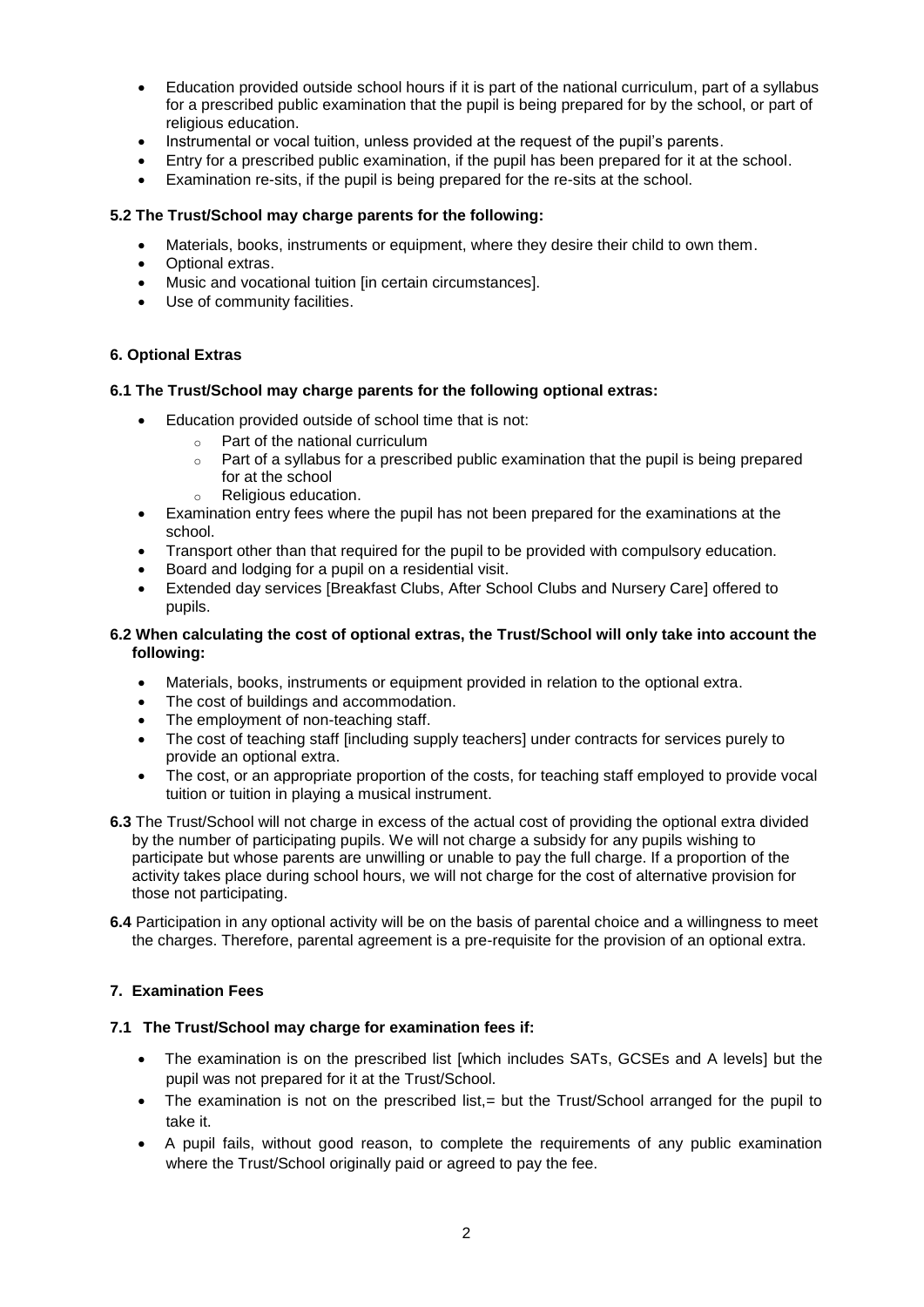## **8. Examination Re-sits**

- **8.1** Where a pupil is entered for a second or subsequent attempt at an examination, the parent/pupil will be required to pay the fee.
- **8.2** If a pupil or their parents consider it to be in the best interests of the pupil to request that an examination is re-marked, any fees involved must be covered by the pupil or their parents. If the awarding body changes the overall grade of the result, the school will not be charged by the awarding body and the parent/pupil will have their fees refunded.

# **9. Voluntary Contributions**

- **9.1** The Trust/School may, from time-to-time, ask for voluntary contributions towards the benefit of the Trust/School or Trust/School activities. If an activity cannot be funded without voluntary contributions, the Trust/School will make this clear to parents at the outset. The Trust/School will also make it clear that there is no obligation for parents to make a contribution, and notify parents whether assistance is available.
- **9.2** No child will be excluded from an activity simply because their parents are unwilling or unable to pay. If a parent is unwilling or unable to pay, their child will still be given an equal opportunity to take part in the activity. If insufficient voluntary contributions are raised to fund an activity, and the Trust/School cannot fund it via another source, the activity will be cancelled.
- **9.3** The Trust/School will strive to ensure that parents do not feel pressurised into making voluntary contributions.

## <span id="page-3-0"></span>**10. Music Tuition**

- **10.1** Music tuition is the only exception to the rule that all education provided during school hours must be free. The Charges for Music Tuition [England] Regulations 2007 allow for charges to be made for vocal or instrumental tuition provided either individually or to groups of any size – provided that the tuition is at the request of the pupil's parents.
- **10.2** The charges will not exceed the cost of the provision, including the cost of the staff providing the tuition.

## **11. Transport**

## **11.1 The Trust/School will not charge for:**

- Transporting registered pupils to or from the Trust/School premises, where the LA has a statutory obligation to provide the transport.
- Transporting registered pupils to other premises where the Trust/School or LA has arranged for pupils to be educated.
- Transporting pupils to meet an examination requirement when they have been prepared for the examination at the Trust/School.
- Transport provided in connection with a statutory educational visit.

## **12. Residential Visits**

## **12.1 The Trust/School will not charge for:**

Education provided on any visit that takes place during school hours.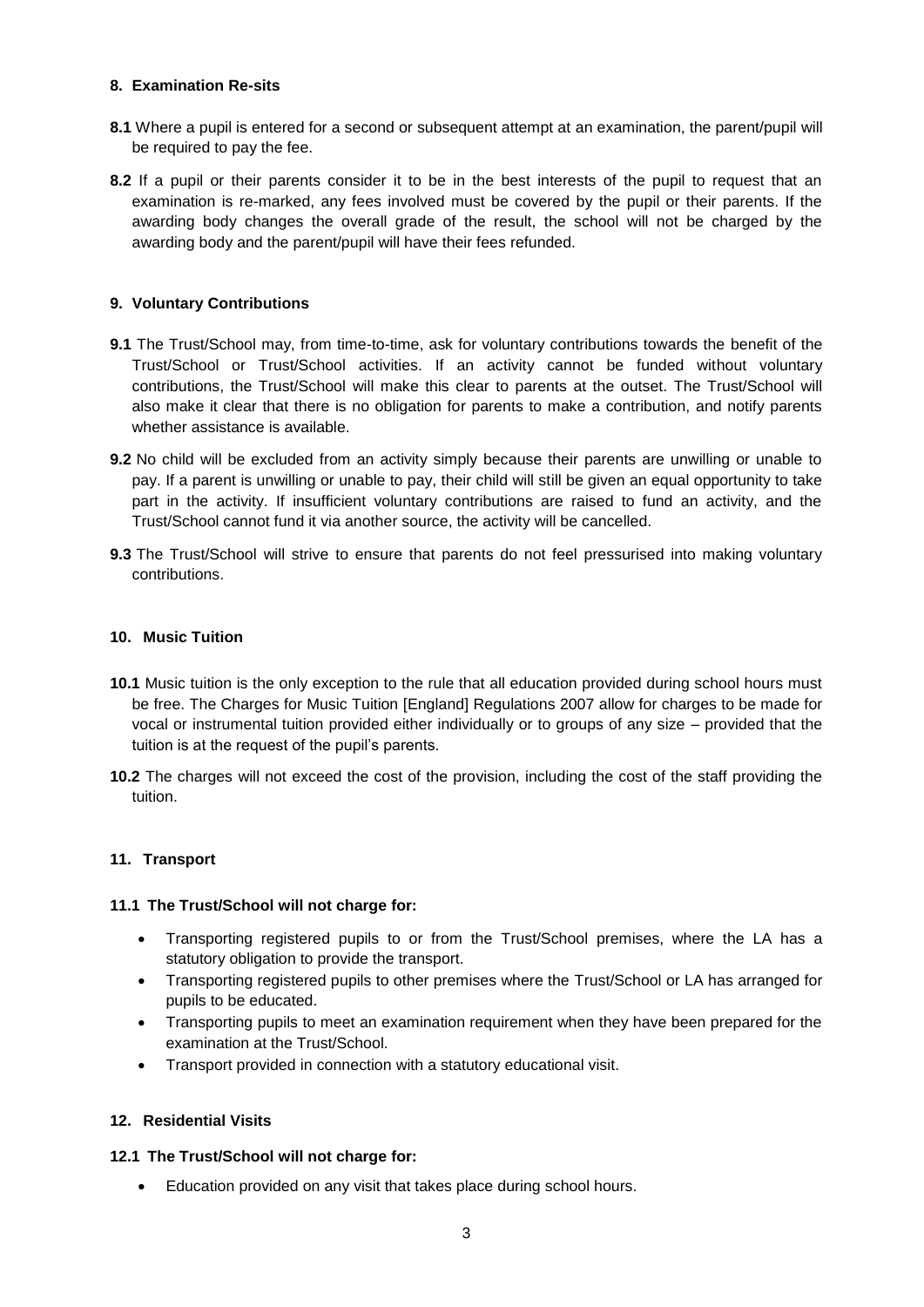- Education provided on any visit that takes place outside Trust/School hours if it is part of the national curriculum, part of a syllabus for a prescribed public examination that the pupil is being prepared for at the school, or part of religious education.
- Supply teachers to cover for teachers accompanying pupils on visits.
- **12.2** The Trust/School may charge for board and lodging but the charge will not exceed the actual cost.
- **12.3** The remission of charges for board and lodging payments is the responsibility of the Trust/School. These costs will be borne by Trust/School funds.

## **13. Education Partly During School Hours**

- **13.1** If 50 percent or more of the time spent on an activity occurs during Trust/School hours [including time spent travelling if the travel occurs during Trust/School hours], it is deemed to take place during school hours and no charge will be made.
- **13.2** If less than 50 percent of the time spent on an activity occurs during Trust/School hours, it is deemed to have taken place outside school hours and the Trust/School may charge for the activity. However, the Trust/School will not charge if the activity is part of the national curriculum, part of a syllabus for a prescribed public examination that the pupil is being prepared for at the Trust/School, or part of religious education.
- **13.3** The remission of charges for Trust/School activities is the responsibility of the Trust/School. These costs will be borne by Trust/School funds.
- **13.4** The Trust/School may charge for extended day services, less any remissions that apply to individual pupils, see Trust/School remissions criteria, below.

#### **14. Damaged or Lost Items**

**14.1** The Trust/School may charge parents for the cost of replacing items broken, damaged or lost due to their child's behaviour.

#### **15. Uniform**

**15.1** When a School sells uniform, the School/Trust will make a charge for items purchased by parents, but this charge must not exceed the actual cost of purchasing the uniform from the supplier.

#### **16. Remissions**

**16.1** In some circumstances, the Trust/School may not charge or reduce the charge for items or activities set out in this policy. This will be at the discretion of the Trustees and will depend on the activity in question.

#### **16.2 Remission Criteria and Rates**

The table below shows the remission rates that are applied within the Trust/School:

| <b>Item</b>                                                 | <b>Free School</b><br><b>Meals</b><br><b>Children</b> | <b>Looked After</b><br><b>Children</b> | Ever 6<br><b>Children</b> | <b>Post Looked</b><br><b>After Children</b> |
|-------------------------------------------------------------|-------------------------------------------------------|----------------------------------------|---------------------------|---------------------------------------------|
| <b>Educational materials</b><br>parents, wish child to own. | 25%<br>Remission                                      | 50%<br>Remission                       | 15%<br>Remission          | 15%<br>Remission                            |
| Damage or defacing of<br>Trust/School property.             | 0% Remission                                          | 0% Remission                           | 0% Remission              | 0% Remission                                |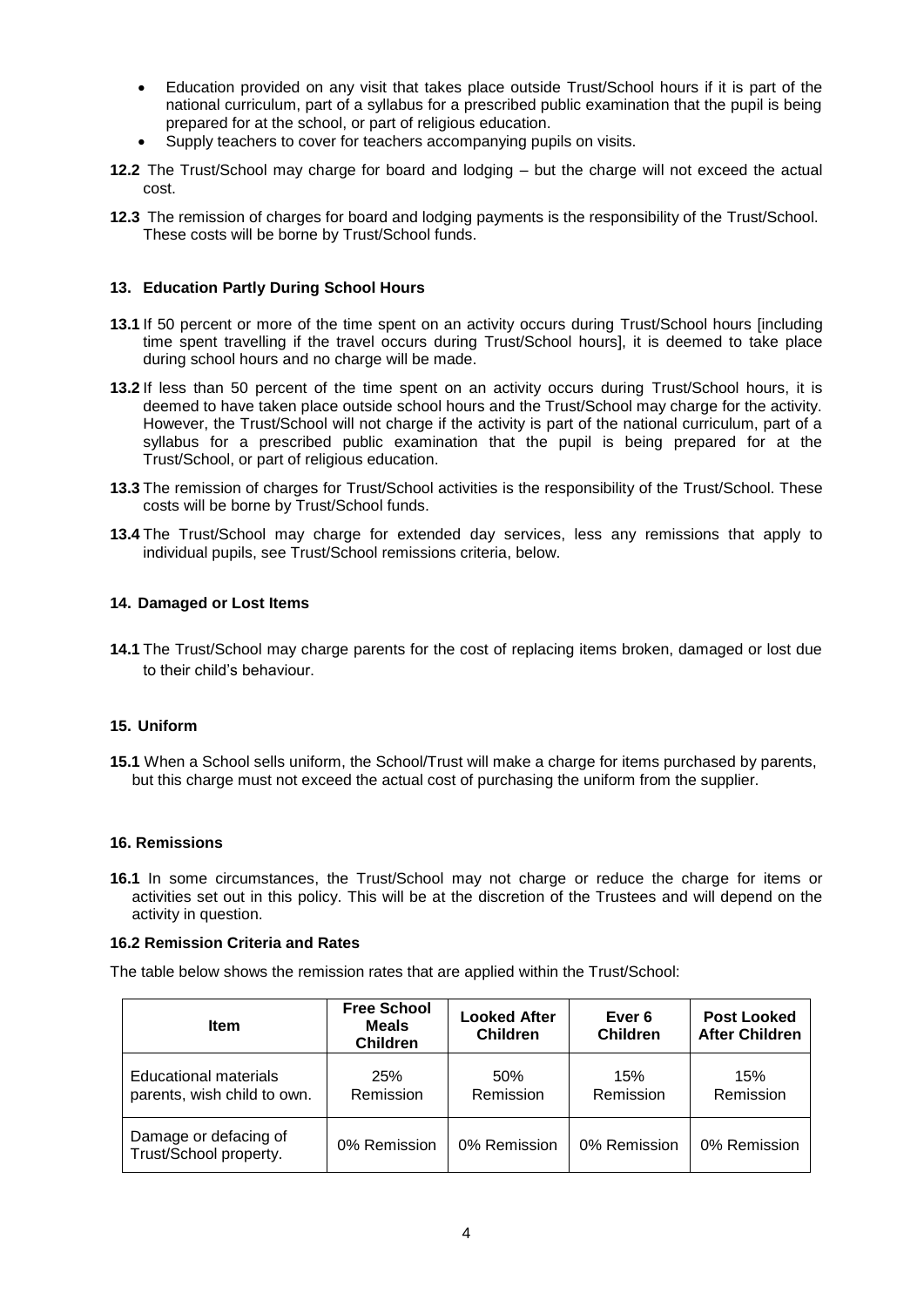| Residential trips.      | 50%                     | 50%                     | 25%                  | 25%                     |
|-------------------------|-------------------------|-------------------------|----------------------|-------------------------|
|                         | Remission               | Remission [max          | Remission [max       | Remission [max          |
|                         | [max £100 trip]         | £100 trip]              | £50 trip]            | £50 trip]               |
| Breakfast Club and/or   | 25%                     | 25%                     | 15%                  | 15%                     |
| After School Club.      | Remission               | Remission               | Remission            | Remission               |
| *Music Tuition [when]   | 100%                    | 100%                    | 25%                  | 25%                     |
| provided by Cornwall    | Remission [max          | Remission [max          | Remission [max       | Remission [max          |
| Music Education Trust]. | £5 lesson]              | £5 lesson]              | £1.25 lesson]        | £1.25 lesson]           |
| Music Tuition [when     | 50%                     | 50%                     | 25%                  | 25%                     |
| provided by independent | Remission               | Remission               | Remission            | Remission               |
| music teacher.          | $[max £2.50$ lesson $]$ | $[max £2.50$ lesson $]$ | $[max £1.25$ lesson] | $[max £1.25$ lesson $]$ |
| Nursery Care            | 0% Remission            | 0% Remission            | 0% Remission         | 0% Remission            |

*\* If music tuition is provided by the Cornwall Music Education Trust there is also a 50% remission [max. £2.50 per lesson] if one or more parents/carers in the household are currently serving in the British armed forces. Or the parent/carer in the child's household or the child learning is in receipt of Disability Living Allowance [Personal Independence Payment].*

## **17. Arrangements for Monitoring and Evaluation of the Charging and Remissions Policy**

**17.1** The Trustees will monitor the impact of this policy every two years by receiving a financial report provided by the CFO on those activities that resulted in charges being levied, the cost of the remissions awarded [without giving names] and the source of funding for those remissions. The Trustees will give due consideration for the pupils most in need of additional support and decide whether the charging and remissions rates and criteria need to be altered.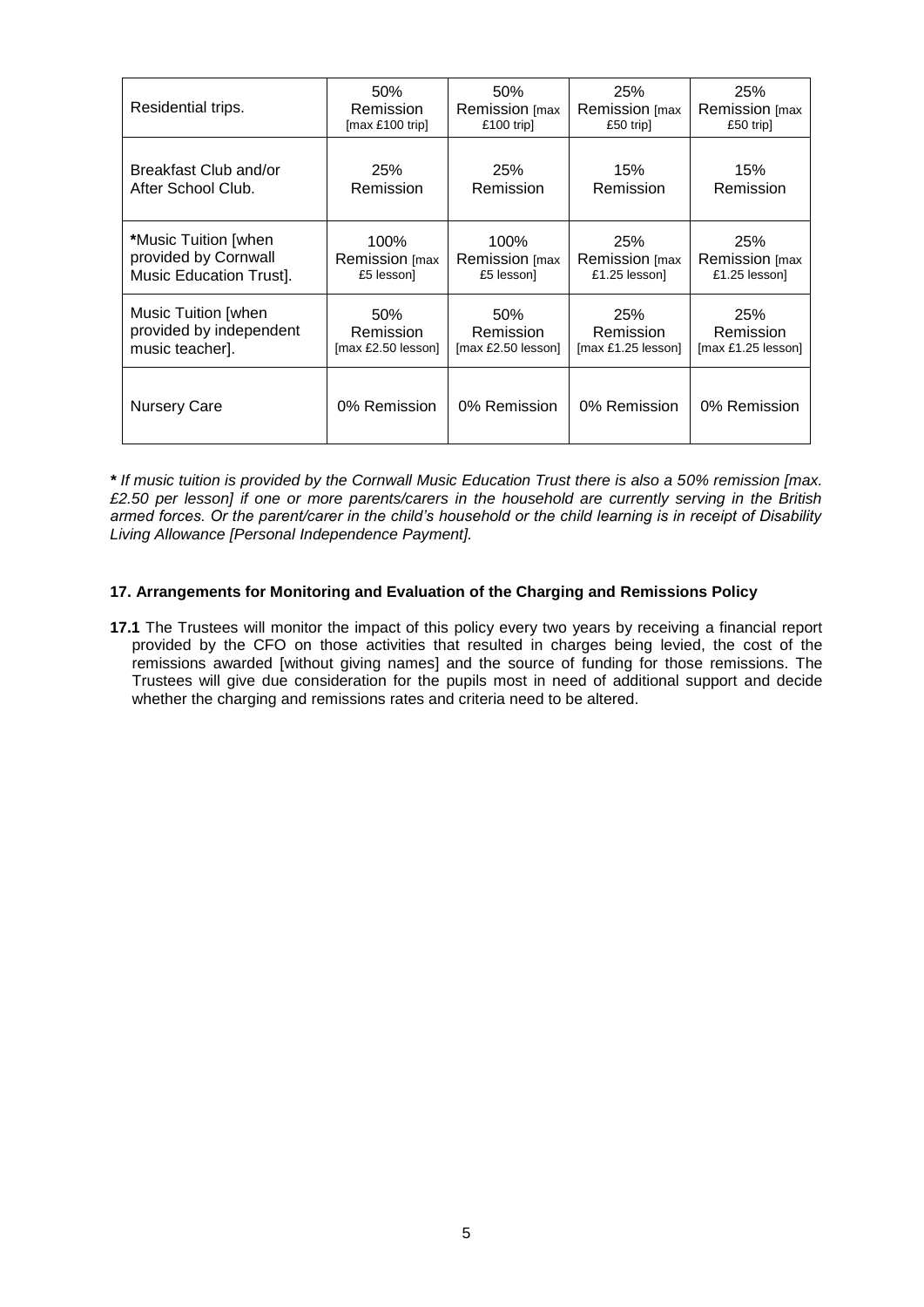# **Trust/School Charges**

| <b>Item</b>                                                         | Charge                                                        |
|---------------------------------------------------------------------|---------------------------------------------------------------|
| Educational materials parents, wish child to<br>own.                | Cost price less appropriate remission applicable.             |
| Damage or loss of Trust/School property.                            | Cost price less appropriate remission applicable.             |
| Residential trips.                                                  | Cost price less appropriate remission applicable.             |
| Music Tuition [when provided by Cornwall Music<br>Education Trust]. | Cost price less appropriate remission applicable.             |
| Music Tuition [when provided by independent<br>music teacher].      | Cost price less appropriate remission applicable.             |
| Breakfast clubs and/or after school clubs.                          | £4 per hour or divisions of, minimum charge 30<br>minutes.    |
| Nursery Care, children 0 to 2 years old.                            | £5.50 per hour or divisions of, minimum charge<br>30 minutes. |
| Nursery Care, children 2 to 3 years old.                            | £5 per hour or divisions of, minimum charge<br>30 minutes.    |
| Nursery Care, children 3 years an older.                            | £4.50 per hour or divisions of, minimum charge<br>30 minutes. |